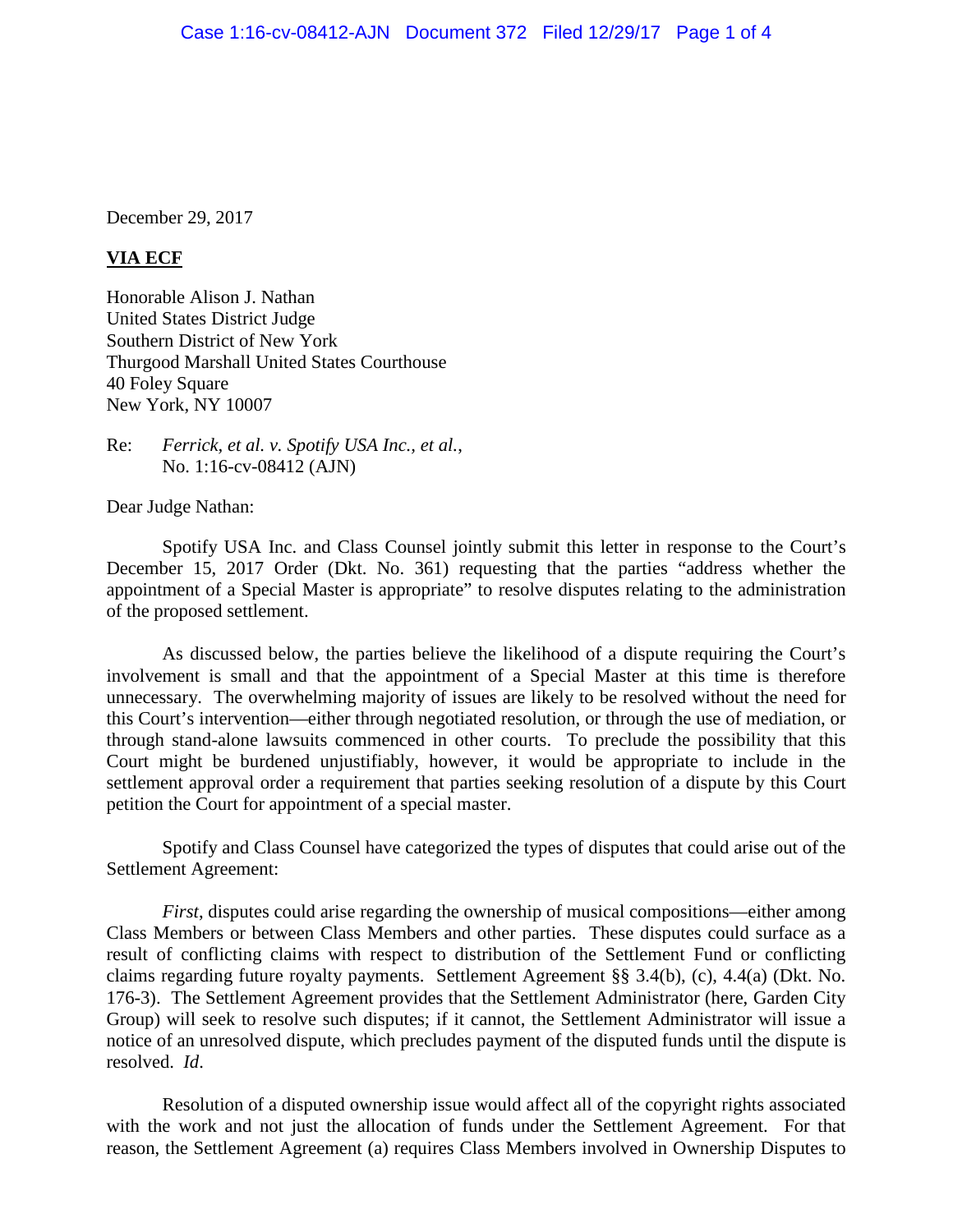Honorable Alison J. Nathan December 29, 2017 Page 2

resolve them "voluntarily amongst themselves or by commencing an appropriate action in a court or other tribunal with jurisdiction over the parties" and (b) states that "[n]either the Settlement Administrator nor Spotify shall be deemed to be a necessary party to such an action." Settlement Agreement §§ 3.4(c), 4.4(a)(iii)-(iv). Spotify and Class Counsel anticipate that many ownership disputes, if they arise at all, are likely to be resolved without litigation.

Moreover, the lawsuits that might be filed would not necessarily be litigated before this Court, for several reasons. First, the Court may not have personal jurisdiction over many defendants who are parties to an ownership dispute. Second, even if a lawsuit were filed in the Southern District of New York, it would not necessarily proceed before this Court because those disputes need not necessarily be "related cases" within the meaning of Local Rule 13(a)(1), given the lack of substantial factual overlap with this action and the dissimilarity of the parties. And for the avoidance of doubt, both Spotify and Class Counsel agree that any order granting final approval could specify that such disputes must be resolved by separate litigation and therefore are not related to this action.

Of course, it is possible that parties to such a dispute will neither resolve the dispute through negotiation nor commence a separate action to resolve the dispute. It therefore may be advisable to include a "fall-back" procedure in the order approving settlement. Spotify and Class Counsel suggest the following procedure:

- If, after sixty days from the issuance by the Settlement Administrator of a Notice of Unresolved Ownership Dispute (*see* Settlement Agreement §§ 3.4(c), 4.4(a)), the dispute has not been resolved by agreement and is not the subject of a separate lawsuit among the parties, then a party to the dispute may seek resolution by this Court.
- The Court will refer such disputes to a Magistrate Judge or, if a Magistrate Judge is not available or is otherwise inappropriate, the Court will appoint a Special Master to resolve the dispute. The Magistrate Judge or Special Master will hear argument, receive any relevant evidence, and make a recommendation to the Court.
- Referring these disputes to a Magistrate Judge is preferable, because it would avoid imposing an additional expense on class members. To the extent a Special Master is appointed, the costs of the Special Master should be shared by the parties to the dispute.

To implement this suggestion, the parties recommend that the Court consider including in the final order approving the settlement provisions along the following lines:

> The separate proceedings referenced in the Settlement Agreement for resolving disputes regarding Settlement Fund payments and payments of future royalties (Settlement Agreement §§ 3.4(c), 4.4(a)(iii)-(iv)), are not proceedings related to this action within the meaning of Local Rule  $13(a)(1)$ .

> In addition to the separate proceedings referenced in the Settlement Agreement for resolving disputes regarding Settlement Fund payments and payments of future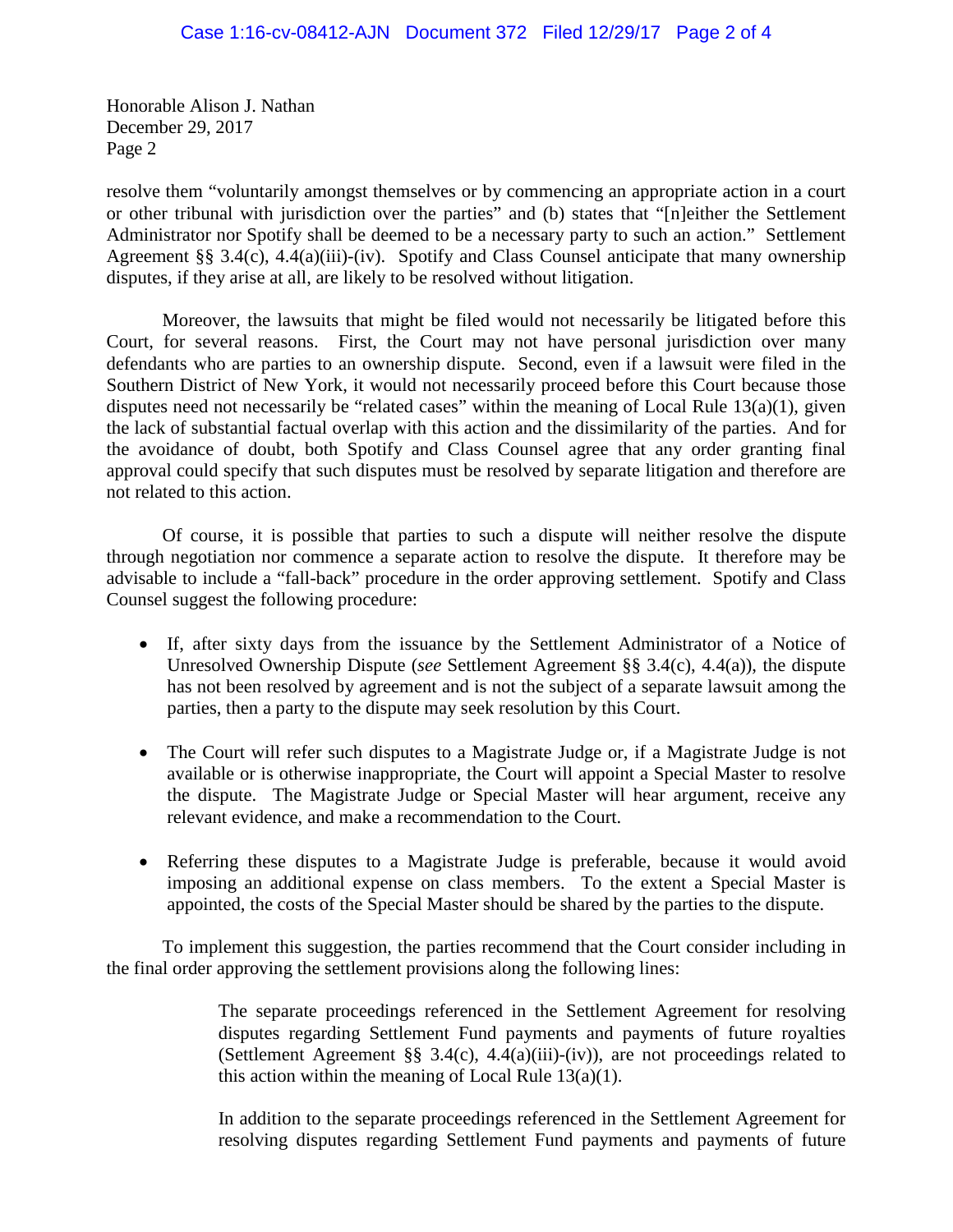Honorable Alison J. Nathan December 29, 2017 Page 3

> royalties (Settlement Agreement §§ 3.4(c), 4.4(a)(iii)-(iv)), the following procedure shall be available:

> (a) If, after sixty days from the issuance by the Settlement Administrator of a Notice of Unresolved Ownership Dispute (*see* Settlement Agreement §§ 3.4(c), 4.4(a)), the dispute has not been resolved by agreement and is not the subject of a separate lawsuit among the parties, then a party to the dispute may seek resolution by this Court.

> (b) The Court will refer such disputes to a Magistrate Judge or, if a Magistrate Judge is not available or is otherwise inappropriate, the Court will appoint a Special Master to resolve the disputes. The Magistrate Judge or Special Master will hear argument, receive any relevant evidence, and make a recommendation to the Court. To the extent a Special Master is appointed, the costs of the Special Master should be shared by the parties to the dispute.

> (c) Neither Spotify nor the Settlement Administrator shall be necessary parties to such proceedings.

*Second*, the Settlement Agreement identifies a small number of potential disputes between Spotify and Class Plaintiffs that could call for the Court's ultimate review, but the parties do not believe that such disputes are likely to arise, and that any that do will almost certainly be resolved through mediation. These potential disputes involve:

- the selection of a mediator (*id*. § 1.25);
- the look and functionality of the Settlement Website or Settlement Notice Webpage (*id.* §§ 3.2(a), 12.2);
- the form and content of the notice sent to Class Members by the Settlement Claim Facilitator (*id*. § 3.3(b)(v));
- the look and content of the Royalty Claim Form *(id.* § 4.3(b));
- the procedures for audits by Class Members (*id*. § 5.3); and
- confidentiality issues (*id*. § 19.5).

The parties have been able to resolve numerous issues leading up to the settlement—and in implementing the initial phases of the Settlement Agreement—through negotiation and mediation, and strongly believe that will continue to hold true for resolution of the issues listed above. But to the extent that any such dispute is not resolved via mediation, Spotify and Class Counsel commit that, if such a dispute arises, the parties will move the Court at the time for the appointment of a Special Master. This process could be implemented through inclusion in the order approving the settlement of the following provision:

> The Settlement Agreement provides that the Court will resolve certain disputes between the Class and Spotify. *See* Settlement Agreement §§ 1.25, 3.2(a),  $3.3(b)(v)$ ,  $4.3(b)$ ,  $5.3$ ,  $12.2$ ,  $19.5$ . If the Class and Spotify are unable to resolve any such issues through negotiation and mediation, they shall petition the Court for